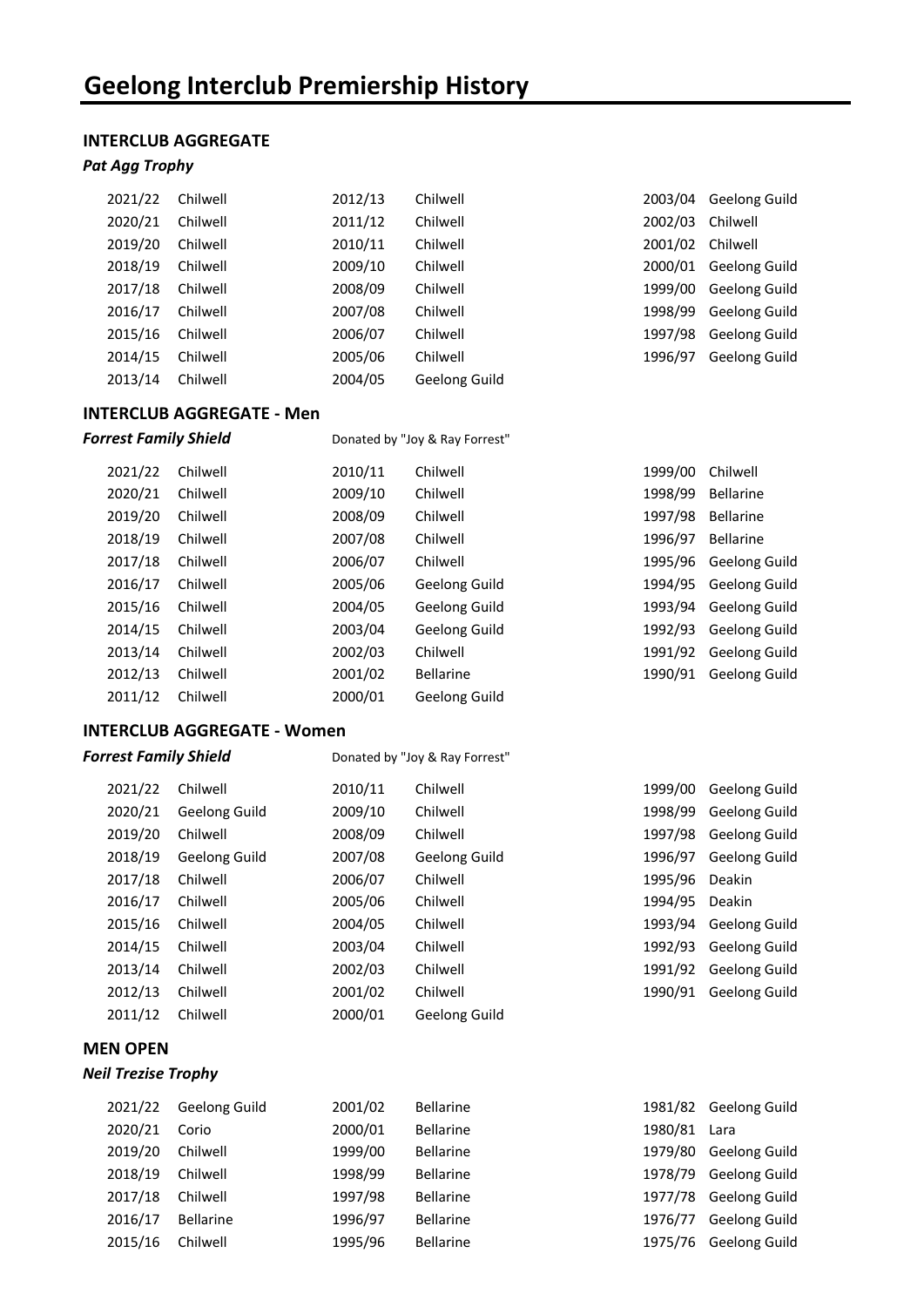| 2014/15 | Chilwell             | 1994/95 | <b>Bellarine</b>     | 1974/75      | St. Joseph's         |
|---------|----------------------|---------|----------------------|--------------|----------------------|
| 2013/14 | Geelong Guild        | 1993/94 | <b>Bellarine</b>     | 1973/74      | <b>Geelong Guild</b> |
| 2012/13 | Corio                | 1992/93 | Corio                | 1972/73      | <b>Geelong Guild</b> |
| 2011/12 | Corio                | 1991/92 | <b>Bellarine</b>     | 1971/72      | <b>Geelong Guild</b> |
| 2010/11 | Geelong Guild        | 1990/91 | <b>Bellarine</b>     | 1970/71      | Geelong Guild        |
| 2009/10 | Chilwell             | 1989/90 | <b>Bellarine</b>     | 1969/70      | <b>Geelong Guild</b> |
| 2008/09 | Chilwell             | 1988/89 | <b>Bellarine</b>     | 1968/69      | Lara                 |
| 2007/08 | Chilwell             | 1987/88 | <b>Bellarine</b>     | 1967/68 Lara |                      |
| 2006/07 | Corio                | 1986/87 | <b>Geelong Guild</b> | 1966/67      | Lara                 |
| 2005/06 | Geelong Guild        | 1985/86 | <b>Geelong Guild</b> | 1965/66      | Geelong Guild        |
| 2004/05 | Geelong Guild        | 1984/85 | <b>Bellarine</b>     | 1964/65      | Geelong Guild        |
| 2003/04 | Geelong Guild        | 1983/84 | <b>Geelong Guild</b> | 1963/64      | Geelong Guild        |
| 2002/03 | <b>Geelong Guild</b> | 1982/83 | St. Joseph's         | 1962/63      | Geelong Guild        |

## MEN UNDER 20

#### Jack Darcy Trophy

2021/22 Chilwell 2020/21 Geelong Guild 2019/20 Not Awarded 2018/19 Geelong Guild 2017/18 Not Awarded 2016/17 Not Awarded 2015/16 Not Awarded  $2014/15$  Bellarine  $2013/14$  Not Awarded  $2012/13$  Bellarine 2011/12 Not Awarded  $2010/11$  Not Awarded

| 2007/08 | Chilwell      |
|---------|---------------|
| 2006/07 | Not Awarded   |
| 2005/06 | Not Awarded   |
| 2004/05 | Geelong Guild |
| 2003/04 | Not Awarded   |
| 2002/03 | Geelong Guild |
| 2001/02 | Geelong Guild |
| 2000/01 | Corio         |
| 1999/00 | Chilwell      |
| 1998/99 | Geelong Guild |
| 1997/98 | Geelong Guild |
| 1996/97 | Deakin        |
| 1995/96 | Deakin        |
| 1994/95 | Geelong Guild |

| <b>MEN UNDER 18</b>     |
|-------------------------|
| <b>Bill Wood Trophy</b> |

2009/10 Corio

2008/09 Geelong Guild

| 2021/22 | <b>Bellarine</b> | 2002/03 | Chilwell             | 1983/84 | South Barwon     |
|---------|------------------|---------|----------------------|---------|------------------|
| 2020/21 | Geelong Guild    | 2001/02 | Corio                | 1982/83 | Corio            |
| 2019/20 | Geelong Guild    | 2000/01 | Geelong Guild        | 1981/82 | <b>Bellarine</b> |
| 2018/19 | Chilwell         | 1999/00 | Geelong Guild        | 1980/81 | Lara             |
| 2017/18 | Chilwell         | 1998/99 | Geelong Guild        | 1979/80 | Geelong Guild    |
| 2016/17 | Geelong Guild    | 1997/98 | Chilwell             | 1978/79 | South Barwon     |
| 2015/16 | Chilwell         | 1996/97 | Geelong Guild        | 1977/78 | Geelong Guild    |
| 2014/15 | Chilwell         | 1995/96 | Geelong Guild        | 1976/77 | Not Awarded      |
| 2013/14 | Chilwell         | 1994/95 | Geelong Guild        | 1975/76 | Lara             |
| 2012/13 | <b>Bellarine</b> | 1993/94 | Deakin               | 1974/75 | St. Joseph's     |
| 2011/12 | <b>Bellarine</b> | 1992/93 | Deakin               | 1973/74 | Geelong Guild    |
| 2010/11 | Chilwell         | 1991/92 | Deakin               | 1972/73 | Geelong Guild    |
| 2009/10 | Geelong Guild    | 1990/91 | Geelong Guild        | 1971/72 | Geelong Guild    |
| 2008/09 | Chilwell         | 1989/90 | Geelong Guild        | 1970/71 | Geelong Guild    |
| 2007/08 | Geelong Guild    | 1988/89 | <b>Bacchus Marsh</b> | 1969/70 | St. Augustine's  |
| 2006/07 | Chilwell         | 1987/88 | Corio                | 1968/69 | St. Joseph's     |
| 2005/06 | Geelong Guild    | 1986/87 | Corio                | 1962/63 | Geelong Guild    |
| 2004/05 | Chilwell         | 1985/86 | Corio                |         |                  |
| 2003/04 | Chilwell         | 1984/85 | South Barwon         |         |                  |
|         |                  |         |                      |         |                  |

| 1974/75 | St. Joseph's         |
|---------|----------------------|
| 1973/74 | <b>Geelong Guild</b> |
| 1972/73 | Geelong Guild        |
| 1971/72 | Geelong Guild        |
| 1970/71 | Geelong Guild        |
| 1969/70 | Geelong Guild        |
| 1968/69 | Lara                 |
| 1967/68 | l ara                |
| 1966/67 | Lara                 |
| 1965/66 | Geelong Guild        |
| 1964/65 | Geelong Guild        |
| 1963/64 | <b>Geelong Guild</b> |
| 1962/63 | Geelong Guild        |
|         |                      |

| 1993/94 | Geelong Guild   |
|---------|-----------------|
| 1992/93 | Not Awarded     |
| 1991/92 | Geelong Guild   |
| 1990/91 | Geelong Guild   |
| 1989/90 | Geelong Guild   |
| 1988/89 | Bellarine       |
| 1987/88 | Corio           |
| 1986/87 | Corio           |
| 1985/86 | South Barwon    |
| 1984/85 | South Barwon    |
| 1983/84 | Corio           |
| 1982/83 | Corio           |
| 1981/82 | St. Joseph's    |
| 1980/81 | Lara (under 19) |

| 1983/84 | South Barwon     |
|---------|------------------|
| 1982/83 | Corio            |
| 1981/82 | <b>Bellarine</b> |
| 1980/81 | l ara            |
| 1979/80 | Geelong Guild    |
| 1978/79 | South Barwon     |
| 1977/78 | Geelong Guild    |
| 1976/77 | Not Awarded      |
| 1975/76 | I ara            |
| 1974/75 | St. Joseph's     |
| 1973/74 | Geelong Guild    |
| 1972/73 | Geelong Guild    |
| 1971/72 | Geelong Guild    |
| 1970/71 | Geelong Guild    |
| 1969/70 | St. Augustine's  |
| 1968/69 | St. Joseph's     |
| 1962/63 | Geelong Guild    |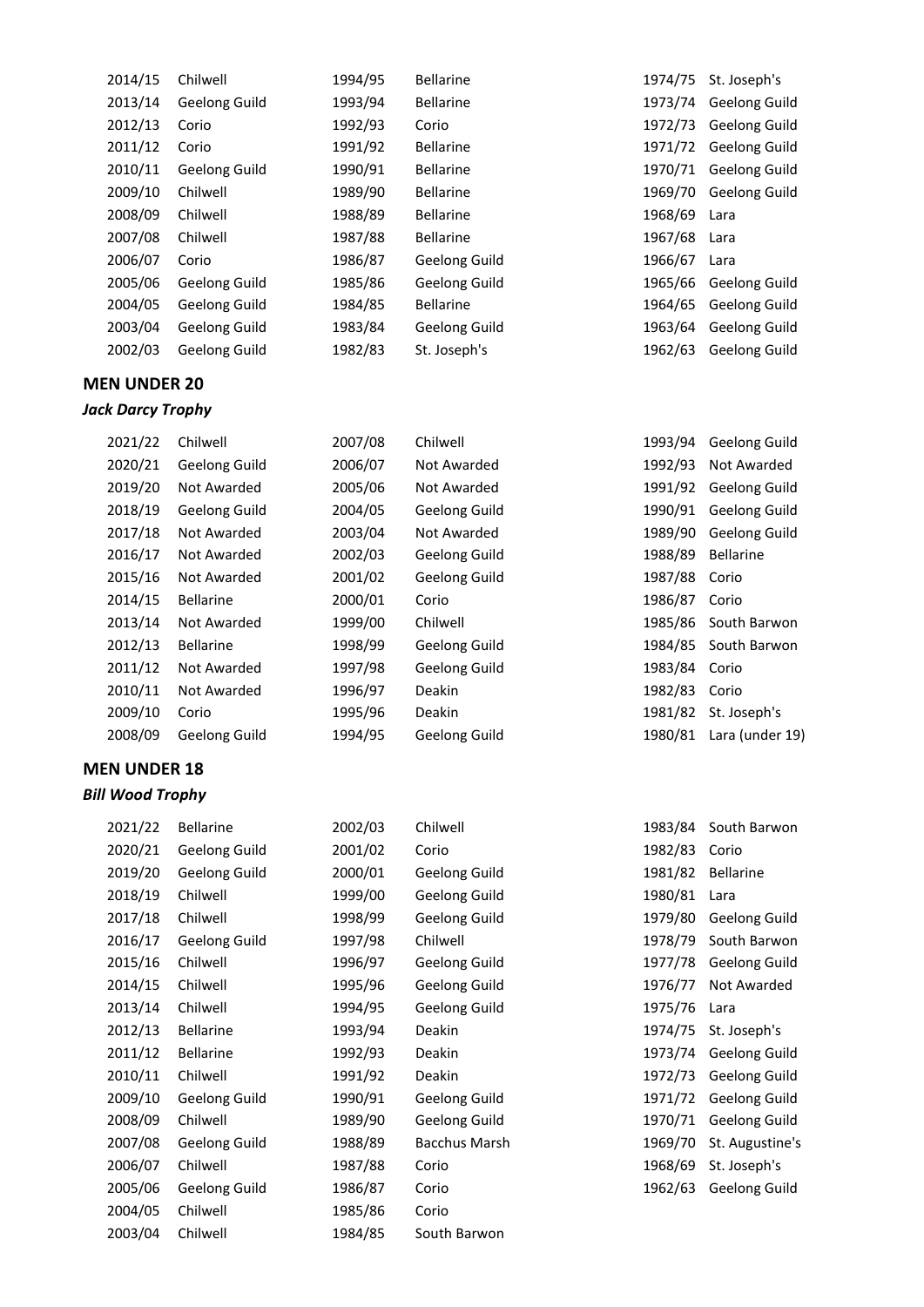# MEN UNDER 16 Colin Bright Memorial Trophy

| 2021/22      | Chilwell         | 2002/03 | Chilwell         | 1983/84 | South Barwon    |
|--------------|------------------|---------|------------------|---------|-----------------|
| 2020/21      | Chilwell         | 2001/02 | Geelong Guild    | 1982/83 | South Barwon    |
| 2019/20      | Bellarine        | 2000/01 | Geelong Guild    | 1981/82 | South Barwon    |
| 2018/19      | Chilwell         | 1999/00 | Chilwell         | 1980/81 | Corio           |
| 2017/18      | Chilwell         | 1998/99 | <b>Bellarine</b> | 1979/80 | Chilwell        |
| 2016/17      | Chilwell         | 1997/98 | Geelong Guild    | 1978/79 | Lara            |
| 2015/16      | Chilwell         | 1996/97 | Chilwell         | 1977/78 | South Barwon    |
| 2014/15      | Chilwell         | 1995/96 | Geelong Guild    | 1976/77 | Geelong Guild   |
| 2013/14      | Chilwell         | 1994/95 | Geelong Guild    | 1975/76 | Lara            |
| 2012/13      | Chilwell         | 1993/94 | Geelong Guild    | 1974/75 | Geelong Guild   |
| 2011/12      | Chilwell         | 1992/93 | Deakin           | 1973/74 | Geelong Guild   |
| 2010/11      | <b>Bellarine</b> | 1991/92 | Geelong Guild    | 1972/73 | St. Joseph's    |
| 2009/10      | <b>Bellarine</b> | 1990/91 | Geelong Guild    | 1971/72 | Geelong Guild   |
| 2008/09      | <b>Bellarine</b> | 1989/90 | Geelong Guild    | 1970/71 | Geelong Guild   |
| 2007/08      | Chilwell         | 1988/89 | Deakin           | 1969/70 | Chilwell        |
| 2006/07      | Geelong Guild    | 1987/88 | South Barwon     | 1968/69 | St. Augustine's |
| 2005/06      | Chilwell         | 1986/87 | Corio            | 1967/68 | Lara (A)        |
| 2004/05      | Geelong Guild    | 1985/86 | Corio            | 1967/68 | Chanel (B)      |
| 2003/04      | Geelong Guild    | 1984/85 | Corio            |         |                 |
| Danum Tronhu |                  |         |                  |         |                 |

#### Danum Trophy

| 1969/70 St. Augustine's       | 1968/69 | St. Joseph's                     |
|-------------------------------|---------|----------------------------------|
| 1966/67 Lara (North Division) |         | St. Augustine's (South Division) |

### MEN UNDER 14

#### Rudi Hochreiter Trophy

| 2021/22 | Chilwell         | 2002/03 | Geelong Guild    | 1984/85 | <b>Geelong Guild</b> |
|---------|------------------|---------|------------------|---------|----------------------|
| 2019/20 | Chilwell         | 2001/02 | Chilwell         | 1983/84 | South Barwon         |
| 2018/19 | Chilwell         | 2000/01 | Chilwell         | 1982/83 | Corio                |
| 2017/18 | Chilwell         | 1999/00 | St. Joseph's     | 1981/82 | Corio                |
| 2016/17 | Chilwell         | 1998/99 | Corio            | 1980/81 | Geelong Guild        |
| 2015/16 | Chilwell         | 1997/98 | Deakin           | 1979/80 | Corio                |
| 2014/15 | Chilwell         | 1996/97 | St. Joseph's     | 1978/79 | Geelong Guild        |
| 2013/14 | Chilwell         | 1995/96 | Geelong Guild    | 1977/78 | <b>Bellarine</b>     |
| 2012/13 | Chilwell         | 1994/95 | Geelong Guild    | 1976/77 | South Barwon         |
| 2011/12 | Chilwell         | 1993/94 | Geelong Guild    | 1975/76 | South Barwon         |
| 2010/11 | Chilwell         | 1992/93 | Geelong Guild    | 1974/75 | Geelong Guild        |
| 2009/10 | Chilwell         | 1991/92 | <b>Bellarine</b> | 1973/74 | <b>Geelong Guild</b> |
| 2008/09 | <b>Bellarine</b> | 1990/91 | <b>Bellarine</b> | 1972/73 | South Barwon         |
| 2007/08 | Geelong Guild    | 1989/90 | South Barwon     | 1971/72 | Geelong Guild        |
| 2006/07 | <b>Bellarine</b> | 1988/89 | Deakin           | 1970/71 | St. Joseph's         |
| 2005/06 | Not Awarded      | 1987/88 | Geelong Guild    | 1969/70 | Geelong Guild        |
| 2004/05 | Chilwell         | 1986/87 | Geelong Guild    | 1968/69 | St. Augustine's      |
| 2003/04 | Geelong Guild    | 1985/86 | South Barwon     | 1967/68 | St. Joseph's         |
|         |                  |         |                  |         |                      |

# Rudi Hochreiter Trophy - Under 13

1968/69 Geelong Guild 1969/70 Geelong Guild

MEN VETERAN 40+

Laurie Henry Trophy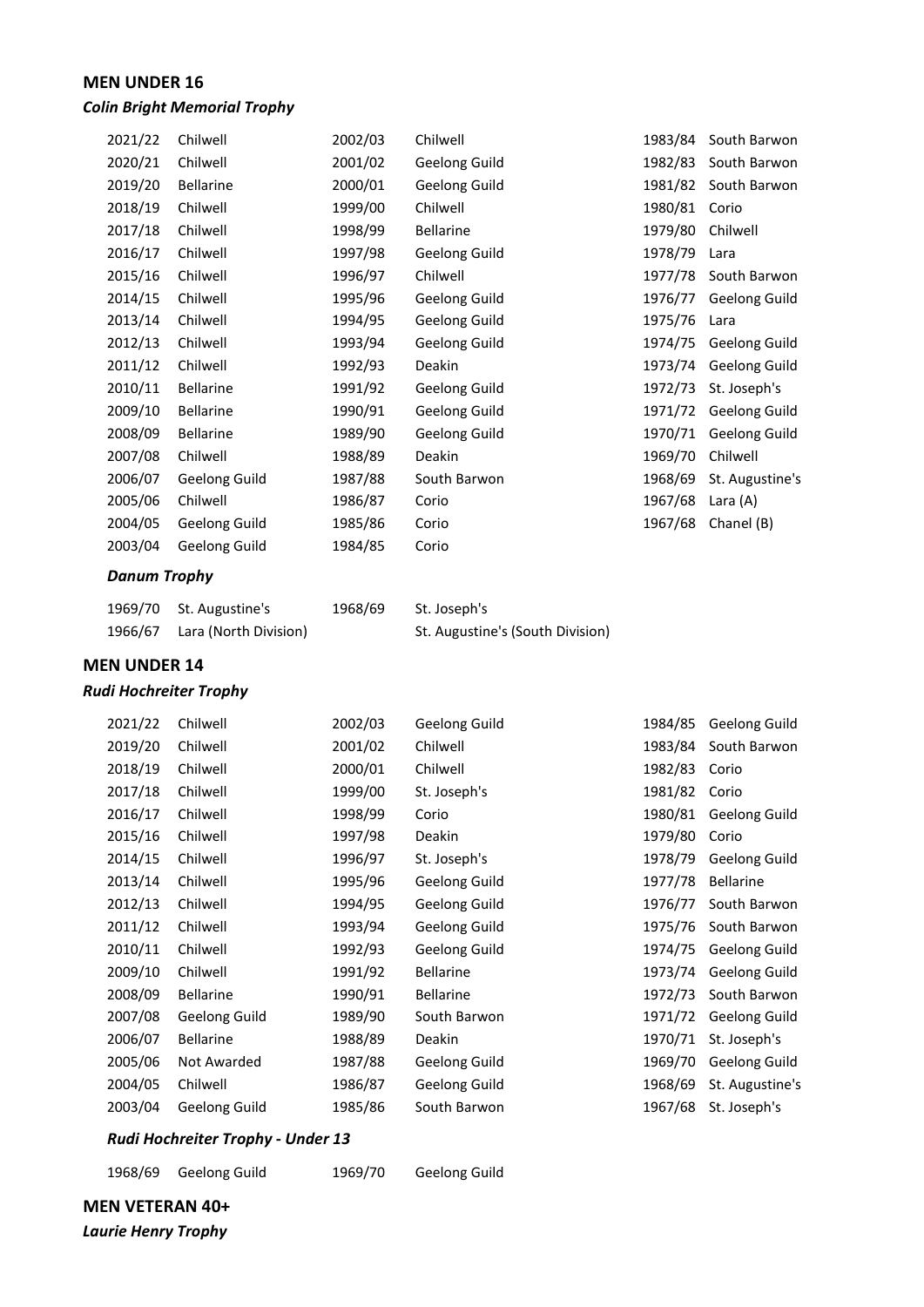| 2021/22 | <b>Athletics South West</b> | 2009/10 | Chilwell             | 1997/98 | South Barwon         |
|---------|-----------------------------|---------|----------------------|---------|----------------------|
| 2020/21 | <b>Geelong Guild</b>        | 2008/09 | Chilwell             | 1996/97 | South Barwon         |
| 2019/20 | Not Awarded                 | 2007/08 | Geelong Guild        | 1995/96 | South Barwon         |
| 2018/19 | Not Awarded                 | 2006/07 | Geelong Guild        | 1994/95 | South Barwon         |
| 2017/18 | Bellarine                   | 2005/06 | Geelong Guild        | 1993/94 | South Barwon         |
| 2016/17 | Not Awarded                 | 2004/05 | <b>Geelong Guild</b> | 1992/93 | Corio                |
| 2015/16 | <b>Geelong Guild</b>        | 2003/04 | Geelong Guild        | 1991/92 | <b>Geelong Guild</b> |
| 2014/15 | <b>Geelong Guild</b>        | 2002/03 | Chilwell             | 1990/91 | <b>Bellarine</b>     |
| 2013/14 | <b>Geelong Guild</b>        | 2001/02 | Bellarine            | 1989/90 | Geelong Guild        |
| 2012/13 | Corio                       | 2000/01 | Chilwell             | 1988/89 | Geelong Guild        |
| 2011/12 | Corio                       | 1999/00 | South Barwon         |         |                      |
| 2010/11 | Chilwell                    | 1998/99 | South Barwon         |         |                      |

### MEN VETERAN 50+

### Richard Lawysz Shield

| 2021/22 | <b>Bellarine</b>     | 2011/12 | Chilwell         | 2001/02 | <b>Bellarine</b> |
|---------|----------------------|---------|------------------|---------|------------------|
| 2020/21 | <b>Bellarine</b>     | 2010/11 | Not Awarded      | 2000/01 | <b>Bellarine</b> |
| 2019/20 | Bellarine            | 2009/10 | Not Awarded      | 1999/00 | Chilwell         |
| 2018/19 | <b>Bellarine</b>     | 2008/09 | Not Awarded      | 1998/99 | Chilwell         |
| 2017/18 | Geelong Guild        | 2007/08 | <b>Bellarine</b> | 1997/98 | Chilwell         |
| 2016/17 | Bellarine            | 2006/07 | Chilwell         | 1996/97 | <b>Bellarine</b> |
| 2015/16 | Bellarine            | 2005/06 | <b>Bellarine</b> | 1995/96 | <b>Bellarine</b> |
| 2014/15 | Bellarine            | 2004/05 | Geelong Guild    | 1994/95 | <b>Bellarine</b> |
| 2013/14 | <b>Geelong Guild</b> | 2003/04 | <b>Bellarine</b> | 1993/94 | <b>Bellarine</b> |
| 2012/13 | <b>Bellarine</b>     | 2002/03 | <b>Bellarine</b> | 1992/93 | <b>Bellarine</b> |
|         |                      |         |                  |         |                  |

#### Ian Trezise Shield **Donated by "Ian Trezise MLA"**

| 2015/16 | <b>Bellarine</b> | 2009/10 | Bellarine        |
|---------|------------------|---------|------------------|
| 2014/15 | <b>Bellarine</b> | 2008/09 | <b>Bellarine</b> |
| 2013/14 | <b>Bellarine</b> | 2007/08 | Bellarine        |
| 2012/13 | <b>Bellarine</b> | 2006/07 | <b>Bellarine</b> |
| 2011/12 | <b>Bellarine</b> | 2005/06 | Bellarine        |
| 2010/11 | <b>Bellarine</b> | 2004/05 | <b>Bellarine</b> |
|         |                  |         |                  |

#### WOMEN OPEN

Joan Beretta Memorial Cup Donated by "B.G. Thom and Staff"

MEN VETERAN 60+

2021/22 Bellarine 2020/21 Bellarine 2019/20 Bellarine 2018/19 Bellarine 2017/18 Bellarine 2016/17 Bellarine

| 2021/22 | Chilwell             | 2002/03 | Geelong Guild        | 1983/84 | South Barwon         |
|---------|----------------------|---------|----------------------|---------|----------------------|
| 2020/21 | Chilwell             | 2001/02 | Geelong Guild        | 1982/83 | South Barwon         |
| 2019/20 | Geelong Guild        | 2000/01 | Geelong Guild        | 1981/82 | South Barwon         |
| 2018/19 | Corio                | 1999/00 | <b>Geelong Guild</b> | 1980/81 | Corio                |
| 2017/18 | Corio                | 1998/99 | Geelong Guild        | 1979/80 | South Barwon         |
| 2016/17 | Geelong Guild        | 1997/98 | Geelong Guild        | 1978/79 | Geelong Guild        |
| 2015/16 | Geelong Guild        | 1996/97 | Geelong Guild        | 1977/78 | Geelong Guild        |
| 2014/15 | <b>Geelong Guild</b> | 1995/96 | <b>Deakin</b>        | 1976/77 | Geelong Guild        |
| 2013/14 | Geelong Guild        | 1994/95 | Geelong Guild        | 1975/76 | Geelong Guild        |
| 2012/13 | Geelong Guild        | 1993/94 | <b>Deakin</b>        | 1974/75 | South Barwon         |
| 2011/12 | Geelong Guild        | 1992/93 | Corio                | 1973/74 | Chilwell             |
| 2010/11 | <b>Geelong Guild</b> | 1991/92 | Geelong Guild        | 1972/73 | Geelong Guild        |
| 2009/10 | Geelong Guild        | 1990/91 | Geelong Guild        | 1971/72 | Geelong Guild        |
| 2008/09 | Geelong Guild        | 1989/90 | Werribee Women       | 1970/71 | <b>Geelong Guild</b> |
| 2007/08 | Geelong Guild        | 1988/89 | Geelong Guild        | 1969/70 | Geelong Guild        |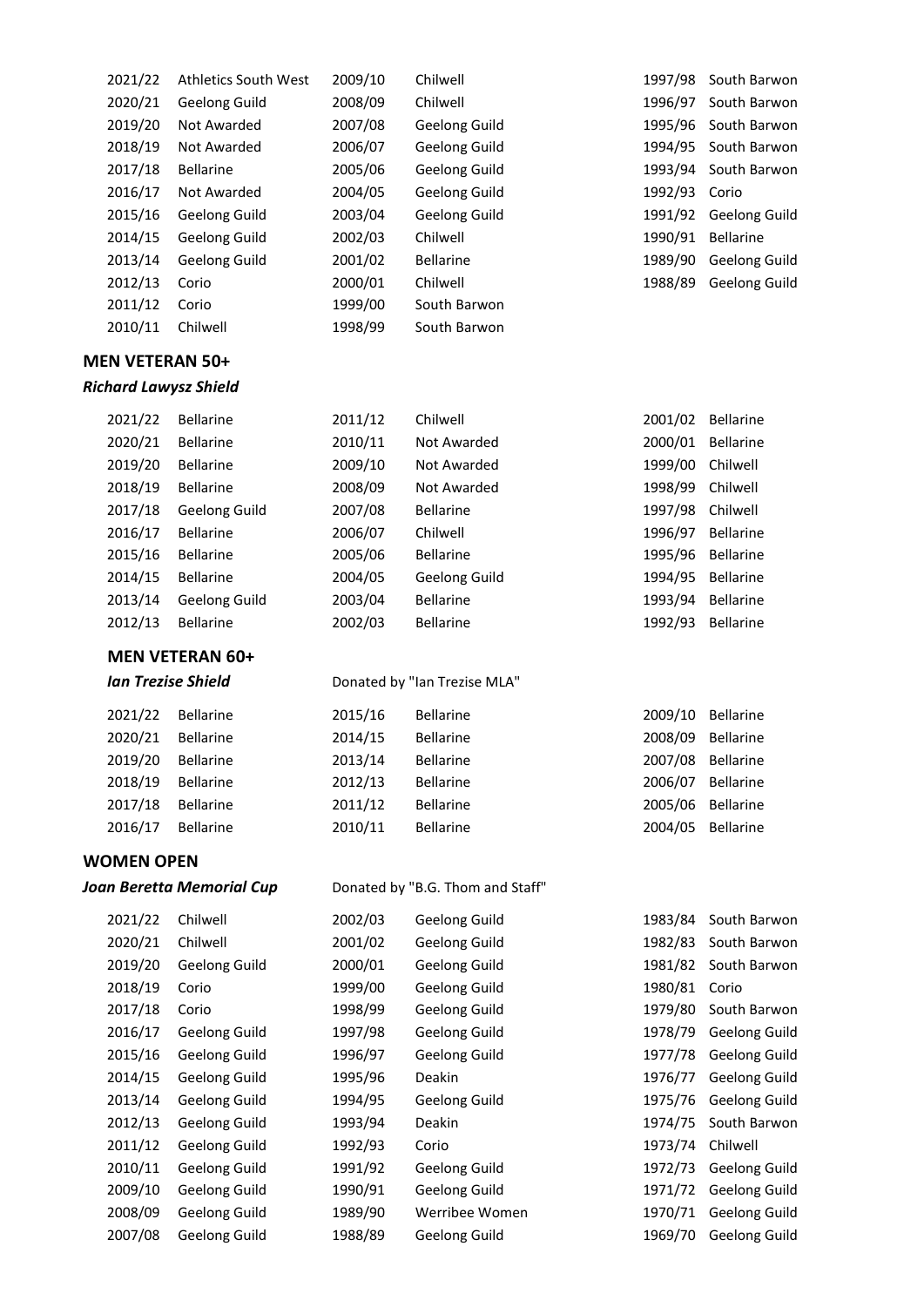| 2006/07 | Geelong Guild         | 1987/88 | South Barwon  | 1968/69 Geelong Guild |
|---------|-----------------------|---------|---------------|-----------------------|
|         | 2005/06 Geelong Guild | 1986/87 | Geelong Guild | 1967/68 Geelong Guild |
|         | 2004/05 Geelong Guild | 1985/86 | South Barwon  | 1966/67 Geelong Guild |
| 2003/04 | Not Awarded           | 1984/85 | South Barwon  | 1965/66 Geelong Guild |

### WOMEN UNDER 20

# Gabrielle Blythe Trophy

| 2021/22 | Geelong Guild | 2015/16 | Corio       |         | 2009/10 Not Awarded   |
|---------|---------------|---------|-------------|---------|-----------------------|
| 2020/21 | Geelong Guild | 2014/15 | Not Awarded | 2008/09 | Not Awarded           |
| 2019/20 | Chilwell      | 2013/14 | Chilwell    |         | 2007/08 Geelong Guild |
| 2018/19 | Not Awarded   | 2012/13 | Corio       | 2006/07 | Not Awarded           |
| 2017/18 | Not Awarded   | 2011/12 | Not Awarded | 2005/06 | Not Awarded           |
| 2016/17 | Chilwell      | 2010/11 | Not Awarded |         |                       |

# WOMEN UNDER 18

### Jack Frewin Memorial Trophy

| <b>Geelong Guild</b> | 2009/10 | Chilwell             | 1997/98 | <b>Geelong Guild</b> |
|----------------------|---------|----------------------|---------|----------------------|
| <b>Geelong Guild</b> | 2008/09 | <b>Bellarine</b>     | 1996/97 | Deakin               |
| <b>Geelong Guild</b> | 2007/08 | <b>Geelong Guild</b> | 1995/96 | Deakin               |
| <b>Geelong Guild</b> | 2006/07 | <b>Geelong Guild</b> | 1994/95 | <b>Geelong Guild</b> |
| Chilwell             | 2005/06 | Not Awarded          | 1993/94 | Corio                |
| Chilwell             | 2004/05 | Deakin               | 1992/93 | <b>Geelong Guild</b> |
| Chilwell             | 2003/04 | Chilwell             | 1991/92 | <b>Geelong Guild</b> |
| Chilwell             | 2002/03 | Chilwell             | 1990/91 | <b>Geelong Guild</b> |
| Corio                | 2001/02 | Chilwell             | 1989/90 | Geelong Guild        |
| Chilwell             | 2000/01 | <b>Geelong Guild</b> | 1988/89 | <b>Geelong Guild</b> |
| Chilwell             | 1999/00 | Geelong Guild        | 1987/88 | Corio                |
| Chilwell             | 1998/99 | <b>Geelong Guild</b> | 1969/70 | <b>Geelong Guild</b> |
|                      |         |                      |         |                      |

### WOMEN UNDER 16

# Lauren Johns Trophy

| 2021/22 | <b>Geelong Guild</b> | 2007/08 | Geelong Guild        | 1993/94 | <b>Bellarine</b>     |
|---------|----------------------|---------|----------------------|---------|----------------------|
| 2020/21 | <b>Geelong Guild</b> | 2006/07 | Chilwell             | 1992/93 | Geelong Guild        |
| 2019/20 | <b>Geelong Guild</b> | 2005/06 | Chilwell             | 1991/92 | Geelong Guild        |
| 2018/19 | <b>Geelong Guild</b> | 2004/05 | Geelong Guild        | 1990/91 | <b>Bellarine</b>     |
| 2017/18 | <b>Geelong Guild</b> | 2003/04 | Geelong Guild        | 1989/90 | <b>Bellarine</b>     |
| 2016/17 | <b>Geelong Guild</b> | 2002/03 | <b>Deakin</b>        | 1988/89 | Corio                |
| 2015/16 | Chilwell             | 2001/02 | Chilwell             | 1987/88 | Corio                |
| 2014/15 | Chilwell             | 2000/01 | Chilwell             | 1986/87 | Geelong Guild        |
| 2013/14 | Chilwell             | 1999/00 | <b>Geelong Guild</b> | 1985/86 | Geelong Guild        |
| 2012/13 | Corio                | 1998/99 | <b>Geelong Guild</b> | 1984/85 | <b>Geelong Guild</b> |
| 2011/12 | Corio                | 1997/98 | <b>Geelong Guild</b> | 1983/84 | Geelong Guild        |
| 2010/11 | Chilwell             | 1996/97 | <b>Geelong Guild</b> | 1982/83 | Geelong Guild        |
| 2009/10 | Chilwell             | 1995/96 | <b>Geelong Guild</b> | 1968/69 | Sacred Heart         |
| 2008/09 | Chilwell             | 1994/95 | Deakin               |         |                      |

### WOMEN UNDER 14

# The Shell Company Shield

| 2021/22 Chilwell |                       | 2002/03 | Chilwell |               | 1983/84 Geelong Guild |
|------------------|-----------------------|---------|----------|---------------|-----------------------|
|                  | 2020/21 Geelong Guild | 2001/02 | Chilwell | 1982/83 Corio |                       |
| 2019/20 Chilwell |                       | 2000/01 | Chilwell |               | 1981/82 Geelong Guild |
| 2018/19 Chilwell |                       | 1999/00 | Chilwell | 1980/81 Corio |                       |

| 1997/98 | Geelong Guild |
|---------|---------------|
| 1996/97 | Deakin        |
| 1995/96 | Deakin        |
| 1994/95 | Geelong Guild |
| 1993/94 | Corio         |
| 1992/93 | Geelong Guild |
| 1991/92 | Geelong Guild |
| 1990/91 | Geelong Guild |
|         |               |

| 1993/94 | Bellarine            |
|---------|----------------------|
| 1992/93 | Geelong Guild        |
| 1991/92 | Geelong Guild        |
| 1990/91 | Bellarine            |
| 1989/90 | Bellarine            |
| 1988/89 | Corio                |
| 1987/88 | Corio                |
| 1986/87 | <b>Geelong Guild</b> |
| 1985/86 | Geelong Guild        |
| 1984/85 | Geelong Guild        |
| 1983/84 | Geelong Guild        |
| 1982/83 | Geelong Guild        |
| 1968/69 | Sacred Heart         |

|               | 1983/84 Geelong Guild |
|---------------|-----------------------|
| 1982/83 Corio |                       |
|               | 1981/82 Geelong Guild |
| 1980/81 Corio |                       |